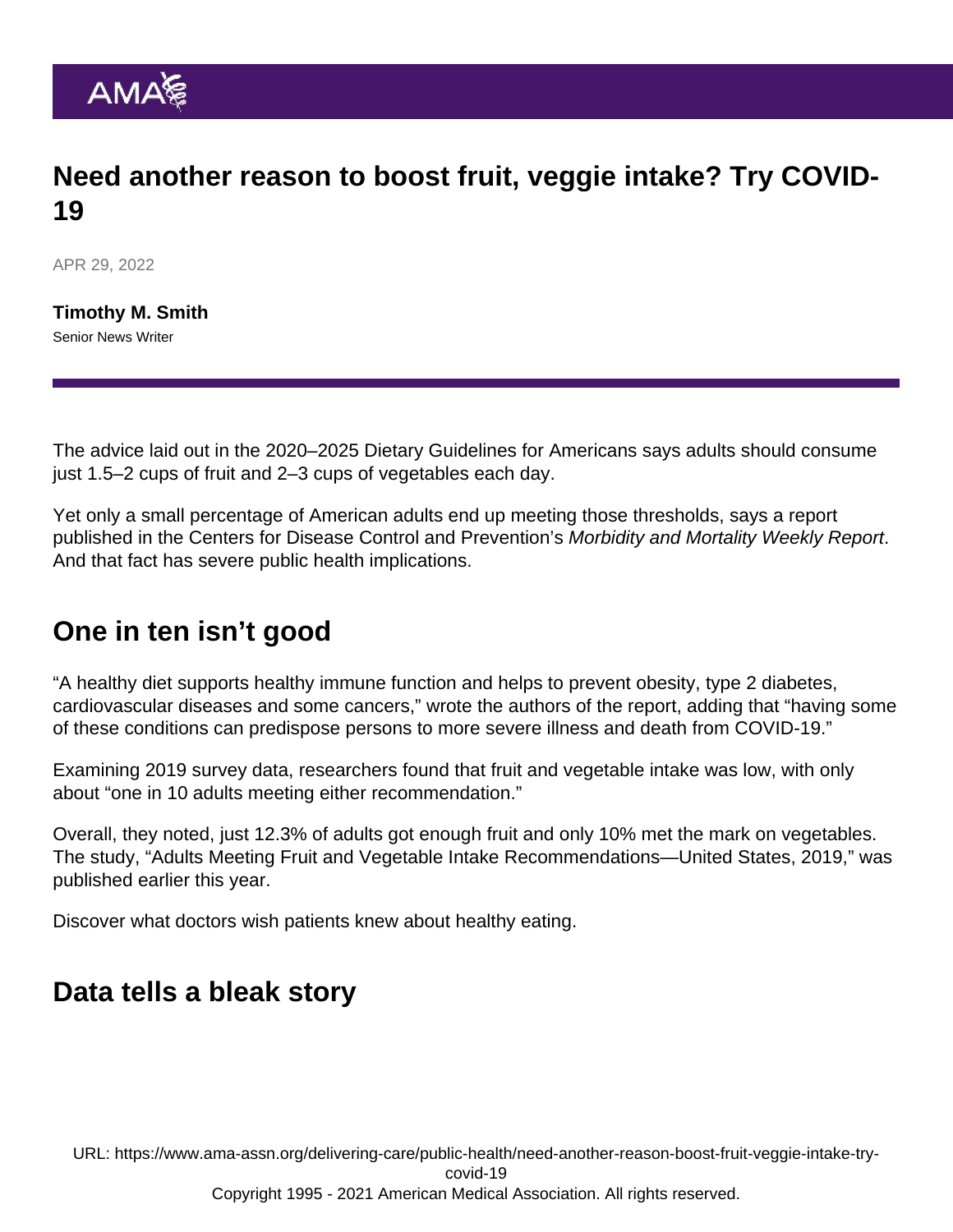The researchers also noted that meeting vegetable intake recommendations was highest among those 51 or older. There were also differences in vegetable intake between groups defined by income level and race. While 12.2% of adults in the highest-income households got enough veggies, only 7.7% of those living in middle-income households did. Meanwhile, 6.9% of Black adults met vegetable intake recommendations, compared with 10.1% of white adults.

"This is an old public health issue," said Kate Kirley, MD, director of chronic disease prevention and programs at the AMA. "Examining the national and state data only tell part of the story, but unfortunately the story that these data tell is quite bleak. We see very low fruit and vegetable intake across the population, and that is true regardless of how you break down the data according to different groups defined by demographics.

"Vegetable intake, in particular, has a very concerning pattern with significant differences between groups defined by gender, race and income—differences that are the result of longstanding inequities," Dr. Kirley added. "As you delve into more local data—not included in this study—these inequities often become even more stark."

## Why today is different

"Perceived barriers to fruit and vegetable consumption include cost, as well as limited availability and access," the report notes, adding that "for some persons, such barriers might have worsened during the COVID-19 pandemic related to economic and supply chain disruptions that could further limit ability to access healthier foods."

Dr. Kirley said she hopes the pandemic "will draw attention to this longstanding problem and that we'll start to see more investment in innovative solutions to promote health through better nutrition."

Tailored intervention efforts to increase fruit and vegetable intake are needed. States and communities should support food-policy councils to build a more sustainable food system, the report says. They also canimplement nutrition-incentive and produce-prescription programs that help people buy fruits and vegetables. Education and social marketing can also help raise awareness.

The?CME module ["Nutrition Science for Health and Longevity: What Every Physicians Needs to Know](https://edhub.ama-assn.org/gaples-institute-ed/provider-referrer/7893) " is?enduring material and designated by the AMA for a maximum 4 AMA PRA Category 1 Credit™ and helps physicians begin an effective nutrition conversation with patients. The four-hour, self-paced course is developed and hosted by the [Gaples Institute for Integrative Cardiology,](https://www.gaplesinstitute.org/) a nonprofit focused on enhancing the role of nutrition and lifestyle in health care.

URL: [https://www.ama-assn.org/delivering-care/public-health/need-another-reason-boost-fruit-veggie-intake-try](https://www.ama-assn.org/delivering-care/public-health/need-another-reason-boost-fruit-veggie-intake-try-covid-19)[covid-19](https://www.ama-assn.org/delivering-care/public-health/need-another-reason-boost-fruit-veggie-intake-try-covid-19) Copyright 1995 - 2021 American Medical Association. All rights reserved.